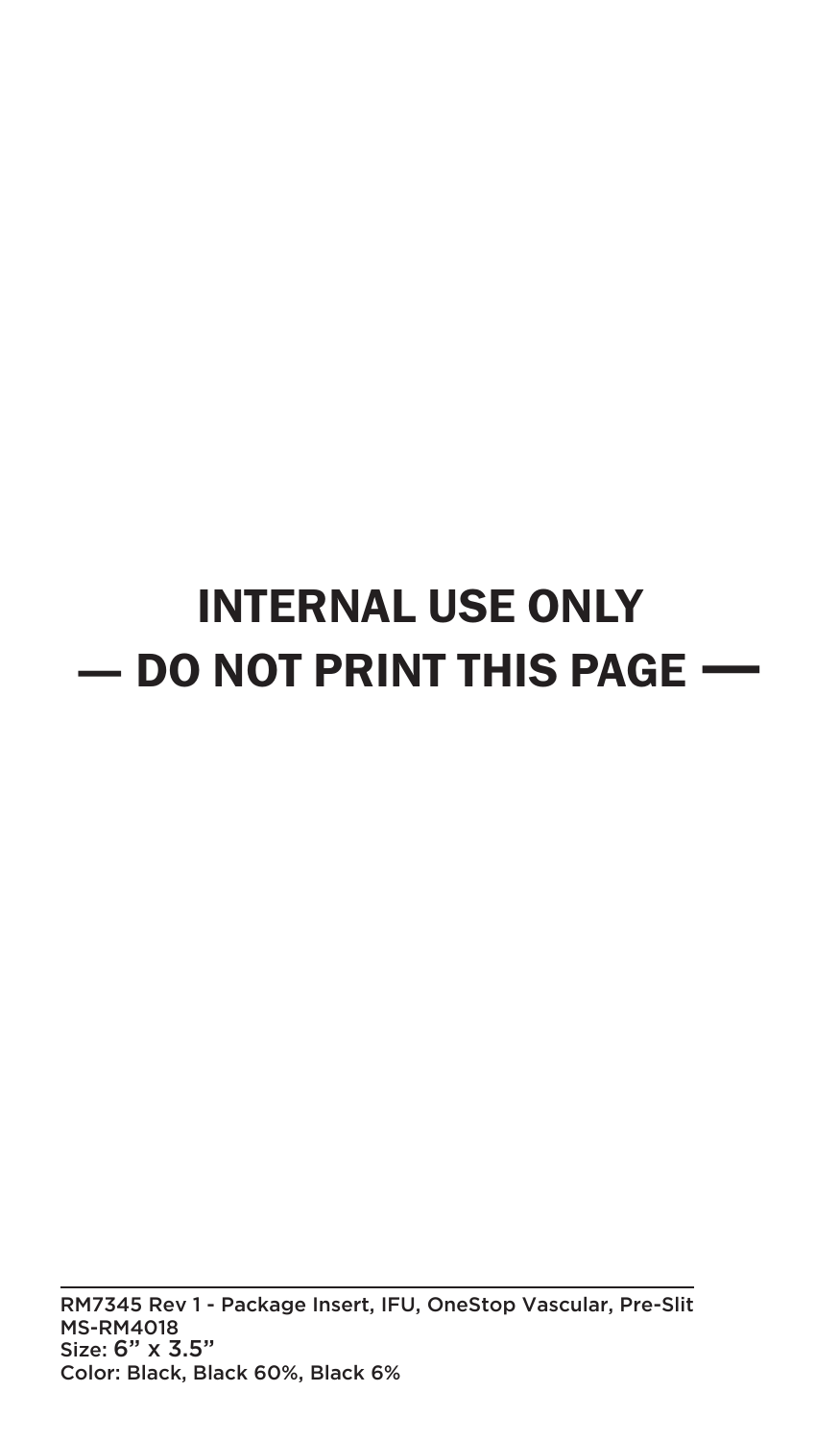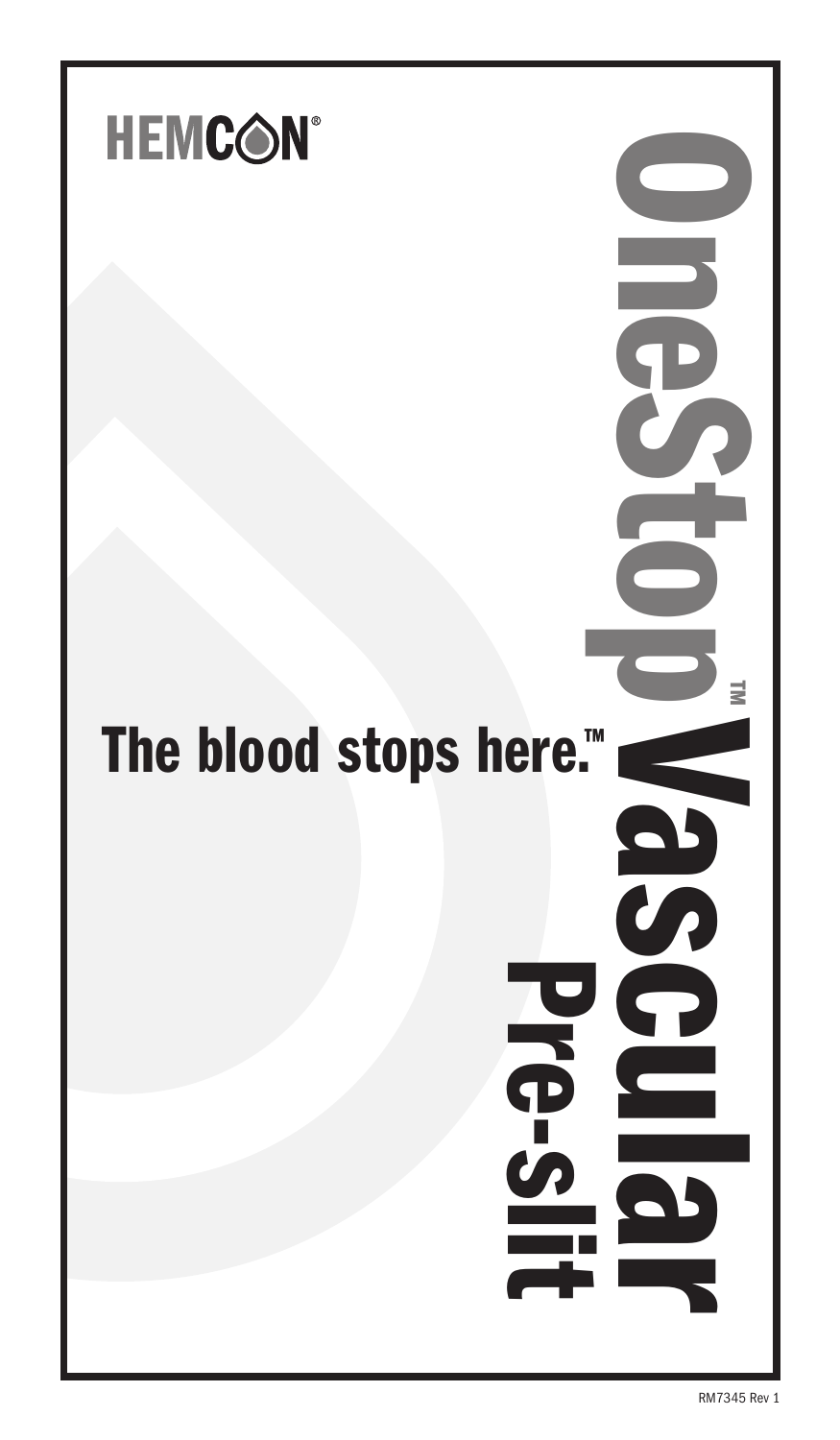## Instructions for Use:

- 1. With printed side up, place OneStop™ Vascular Pre-Slit around the percutaneous catheter, tube or pin. Dressing can be cut to size. Do not remove the backing.
- 2. The dressing will adhere to blood and particulate when placed. Do not cleanse puncture site or moisten with saline solution.
- 3. Secure OneStop™ Vascular Pre-Slit with an appropriate dressing (not included).
- 4. Recheck the wound for potential bleeding as necessary. If hemostasis is not achieved or for recurrent bleeding, remove dressing with saline or water and re-apply a new dressing until hemostasis is achieved.
- 5. Remove dressing within 48 hours by irrigating with saline or water, while gently pulling up on the corner of the dressing.

Intended Use / Indications: The dressing is intended for the local management of bleeding wounds and to provide a barrier to bacterial penetration of the dressing in all patients and for the promotion of rapid control (hemostasis) of bleeding in patients following hemodialysis and for those on anticoagulation therapy. The dressing is indicated for the following wounds: skin surface puncture sites, vascular procedure sites, and sites involving percutaneous catheters, tubes and pins.

**Description:** The OneStop™ Vascular Pre-Slit is a wound dressing manufactured from chitosan. When applied directly to the wound, the OneStop™ dressing controls bleeding. The OneStop™ dressing offers an antibacterial barrier against a wide range of gram positive and gram negative organisms, including antibiotic resistant *Staphylococcus aureus* (MRSA), *Enterococcus faecalis* (VRE) and *Acinetobacter baumannii*. Only single strains of most species mentioned have been studied.

Seek Medical Attention: If bleeding does not stop or redness or swelling occurs. If you suspect an allergic reaction. For severe wounds that have breached the dermis to avoid potential complications due to internal bleeding.

**Potential Complications:** Potential procedural inherent complications include, but are not limited to, hematoma formation, recurrent bleeding, pseudo-aneurisms, thrombosis of vessel, introduction into vascular space, infection, and wound dehiscence. Treat these issues with standard institution protocol. Note: with use of HemCon dressings there have been no reported occurrences or incidence is < 0.005%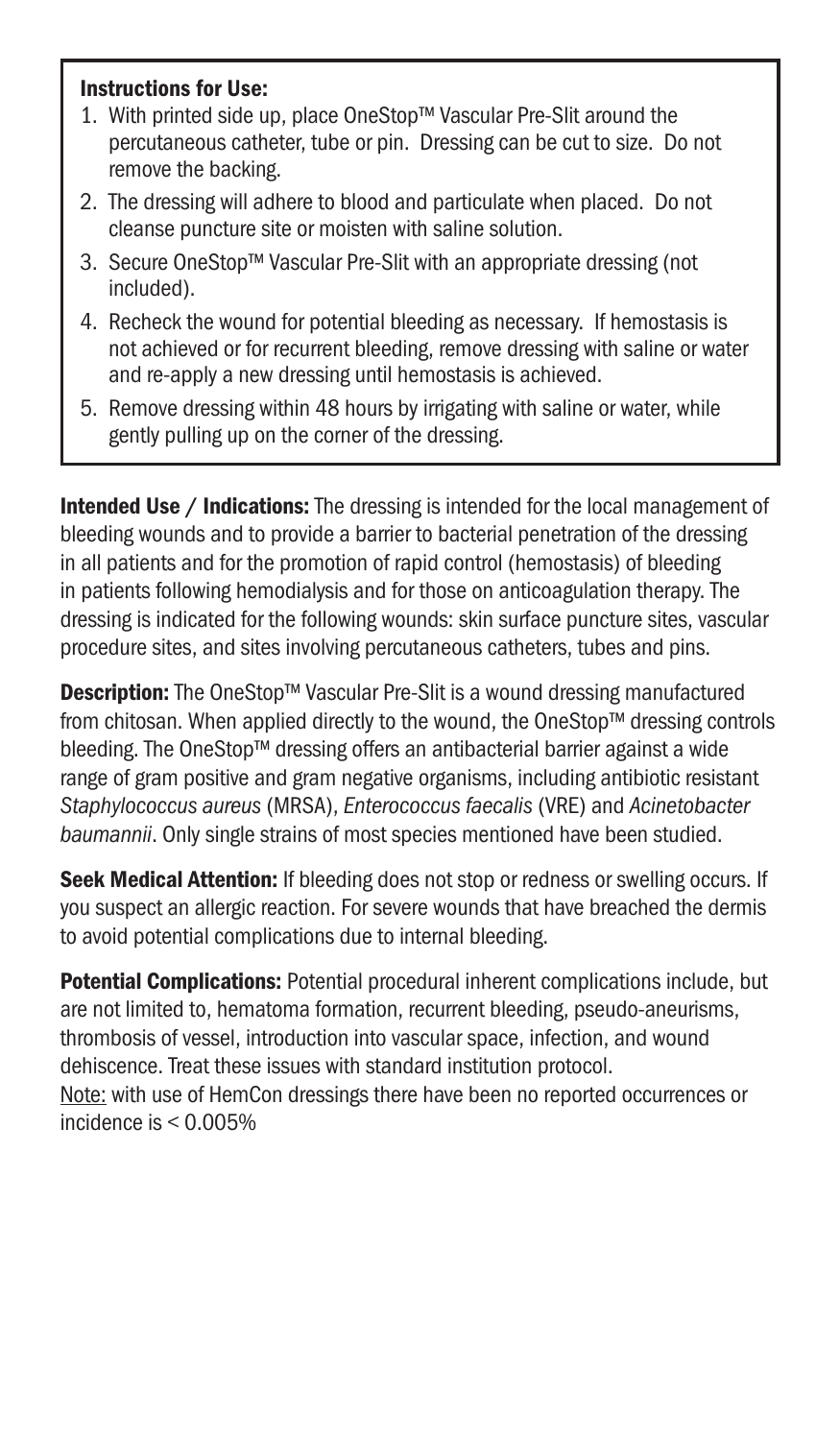| <b>Cautions Warnings:</b>  |                                                                                                                                      |
|----------------------------|--------------------------------------------------------------------------------------------------------------------------------------|
|                            | Caution                                                                                                                              |
|                            | Contains chitosan from shellfish                                                                                                     |
|                            | Not for consumption, do not eat                                                                                                      |
|                            | Do not apply over eyes                                                                                                               |
|                            | For external use only, do not implant                                                                                                |
|                            | Use promptly after opening. Discard any unused portion of the product                                                                |
|                            | Do not use if seal is broken and/or contents are wet                                                                                 |
|                            | Do not use if package is damaged                                                                                                     |
| $\frac{78}{26}$ F          | Storage conditions: Best stored at room temperature<br>Upper limit of temperature 78°F/26°C. Lower limit of temperature<br>52°F/11°C |
|                            | Keep dry                                                                                                                             |
|                            | Single use only. Do not re-use. Re-use could cause infection                                                                         |
| STERILE<br>R               | Sterilized using irradiation                                                                                                         |
|                            | Do not resterilize                                                                                                                   |
|                            | Not made with natural rubber latex                                                                                                   |
| <b>R</b> <sub>x</sub> ONLY | Prescription only. U.S. Federal law restricts this device to sale by or on<br>the order of a physician                               |